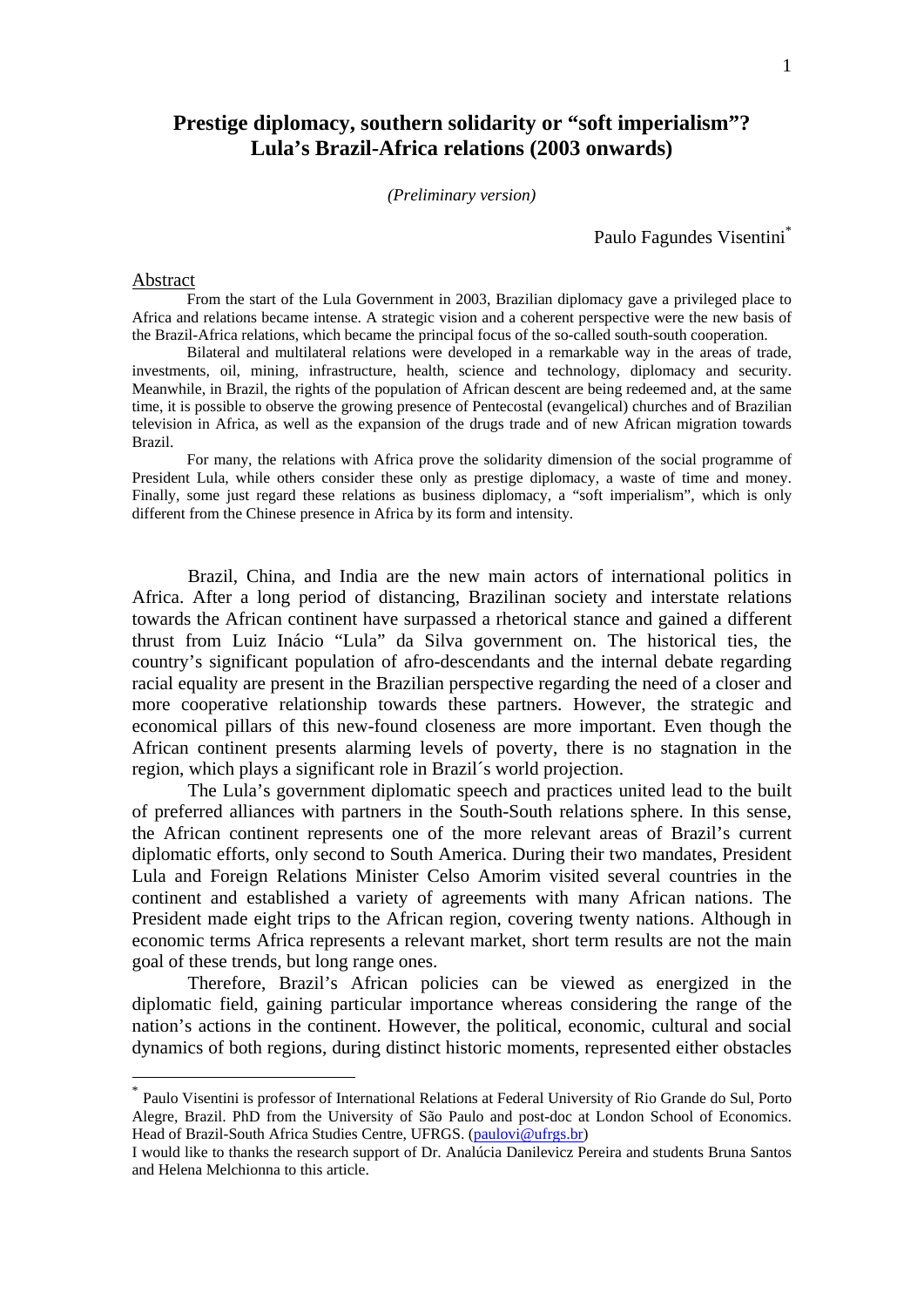or incentives for these relations. In addition, also, in different moments, Brazil´s initiatives were a product of a misplaced evaluation of the nation's foreign policy priorities. These views that stressed only economic and financial immediate interests, putting aside political and strategic long term goals, delayed the implementation and renovation of bilateral projects, as well as the creation of multilateral cooperation agreements. So, it is necessary to rethink the path of Brazil´s-Africa relations.

# Historical background: slavery, distancing, rapprochement

 Brazilian and African history are closely related since Portuguese colonizers reached in the  $16<sup>th</sup>$  century both shores of the South Atlantic Ocean. In 1538, the first group of African slaves arrived in Brazilian plantations, which symbolizes the beginning of a close relation, centered in trafficking till the 1850s, when this trend started to decline. Also, this relation was important in the global arena. During the  $17<sup>th</sup>$ century, the South Atlantic represented the progressive center of the world economy, with Brazil sustaining Portugal's Atlantic Empire. Afterwards, in the  $18<sup>th</sup>$  century, it was overcome by the North Atlantic, due to the ascension of powers such as France and England.<sup>1</sup>

 Following Brazil´s independence, English pressures for ending slave traffic grew even stronger. Part of this policy was the London's veto to Angola became part of Brazilian Empire. The end of slave trade coincided with the beginning of European colonial expansion in Africa, generating a setback in Brazil-Africa relations and a distancing among them. At the first half of the  $20<sup>th</sup>$  century, 90% of Brazil's trade with the continent was concentrated exclusively in South Africa. After the Second World War, Brazilian bilateral relations with Portugal were significant for several governments, bargaining for the electoral votes of the Portuguese immigrants community (also stimulated by Salazar through Casas de Portugal), in exchange for the nation's support for Portuguese colonialism in United Nations forums. Moreover, Brazil avoided a positive stance towards decolonization since Dakar was a strategic area for aerial and naval communications links with Europe due to the fact that Portugal was a member of the North Atlantic Treaty Organization (NATO).

 In addition, Cold War views were present in Brazil´s agenda, and the country foreign policy was restricted to the Americas. The African countries independences that started specifically during Kubitschek term were practically ignored. It took the development of Brazil's Independent Foreign Policy (PEI) in Jânio Quadros government for Africa to gain importance to the nation's diplomacy.

 Launched in 1961 by Quadros and his Chancellor Afonso Arinos, PEI set the trend of an African policy, leading Brazil to position itself in favor of the principles of the self-determination of colonial people, in particular subjected to Portuguese rule, that were in the beginning of an armed fight. The establishment of several Cultural Agreements allowed the creation of a scholarship for African students in Brazil, such as the Studies Programe for Undergraduate Students (PEC).

## From Cold War Geopolitics to economic relations

<u>.</u>

 However, this first effort of South-South cooperation suffered a serious blow in 1964 due to the establishment of the Military regime. Once more, due to Cold War's geopolitical stance, the issue of collective security regained importance not only regarding the Americas (the proposal of an Interamerican Defense Force) but also the South Atlantic (as envisioned in the project of the South Atlantic Treaty Organization-

<sup>1</sup> RODRIGUES, José Honório. **Brasil e África:** outro horizonte. Rio de Janeiro: Civilização Brasileira, 1964. 2ª ed. rev. e aum.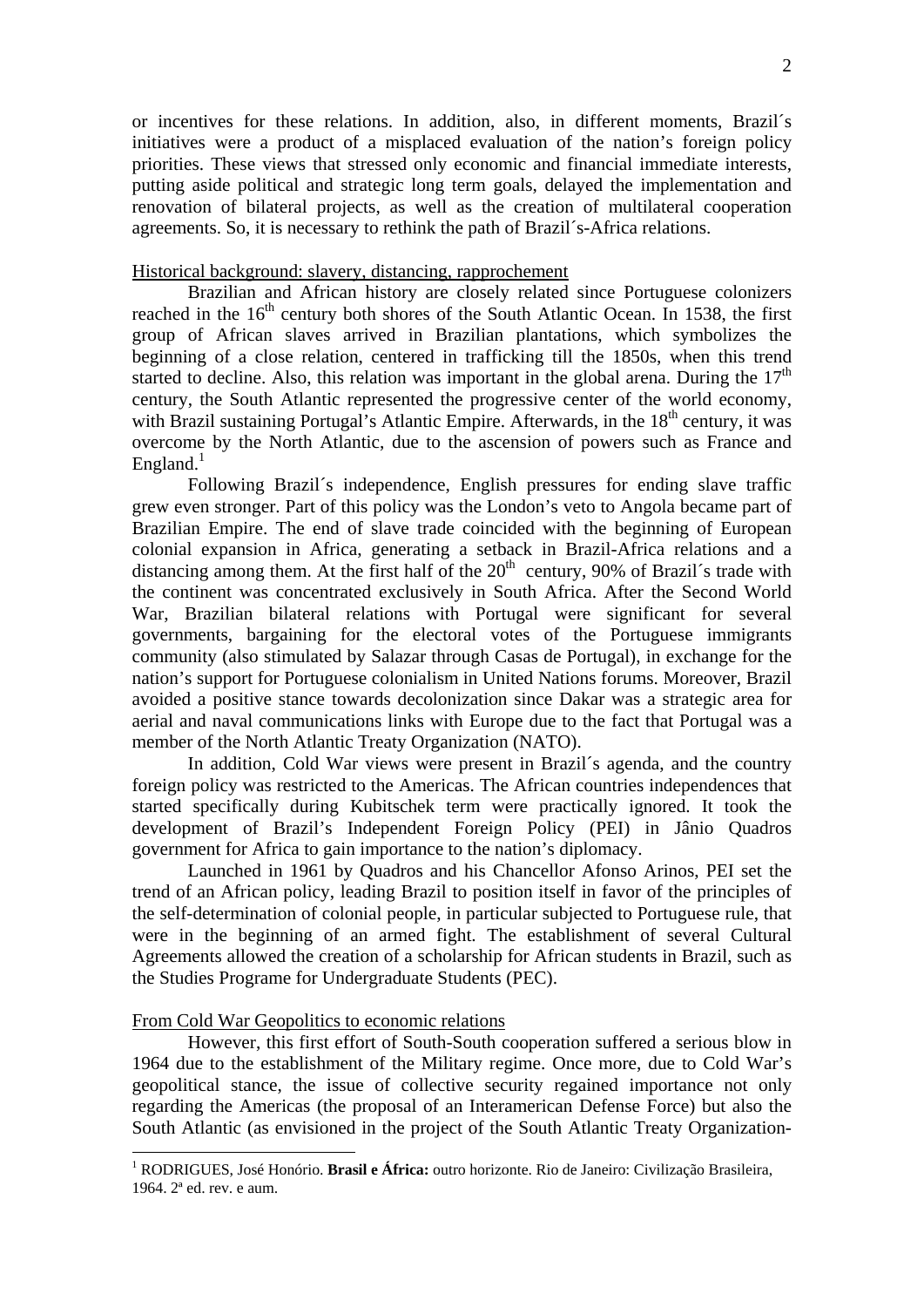SATO). The latter implied some level of cooperation with the Portuguese colonialist regime and South Africa's racist one.

 Rapprochement initiatives started in General Emilio Medici's government (1969-1974), the most repressive one of the military regime. Brazil, the country of the "Economic Miracle", with its income concentration and fast industrial growth, was in need of markets and raw materials, mainly oil. On the other hand, the middle range and "tropical technology" was useful in the services area and functioned as an inspiring model for African States. It was also in Brazil´s interest to gain African diplomatic support for the legitimation of the expansion of its Territorial Sea limits to 200 nautical miles. At the same time, the SATO project came to a dead end.

 The oil crisis in 1973 and the start of General Ernesto Geisel presidency (1974- 1979) represented the deepening of the African policies. Six new Embassies were opened in the region and Brazil was the first nation to recognize led by the Angola People's Liberation Movement (MPLA), of Marxist orientation, in November 1975. Geisel and Chancellor Azeredo da Silveira's diplomacy of *Responsible Pragmatism* was also marked by the strong condemnation of Rodhesia and South Africa racist regimes, sustained by a powerful third wordlist stance. Whereas Brazil exported industrial goods, food, automobiles, weapons and infrastructure services, it increasingly imported oil. Braspetro, Petrobras subsidiary, initiated operations for oil drilling in Africa, Vale do Rio Doce Company acted in the mining field and Mendes Jr and Odebrecht contractors built highways, bridges, ports and hydroelectric dams. The last military President, Gen. João Figueiredo (1979-1985) was the first Brazilian President to officially visit Africa: Nigeria, Senegal, Guinea, Cape Verde and Algeria.

 In spite growing economic difficulties and external pressures from the international system that deepened Brazil's economic vulnerability, the high profile relations amongst the two continents were sustained by José Sarney's new civil government (1985-1990). He visited Cape Verde and, later, Angola and Mozambique, which were under pressure due to South Africa's interference and civil war. He started the institutionalization of Community of Portuguese Speaking Countries. In the height of Reagan's term, in 1986, ant in the context of the militarization of the South Atlantic (post-Falkland/Malvina's war), Brazilia manage to approve, in alliance with African countries, in the UN the creation of the South Atlantic Peace and Cooperation Zone (ZPCAS). Following this initiative, in 1988 it held in Rio de Janeiro the I South Atlantic Summit, with the participation of nineteen African nations. Namibia's emancipation, Apartheid criticisms and the support for a Peace Plan in Angola (due to the withdrawal Of South African and Cuban forces) were main pillars of this policy, linked to the search for mutual economic development.

### The transatlantic economic cycle of adjustments

 The arrival of Fernando Collor de Mello in the presidency (1990-1992) and the adoption of a neo-liberal agenda of economic policies represented a new era of distancing towards Africa. In a scenario marked by the end of the Cold War and the Mercosur establishment in 1991 Africa was viewed as secondary, also due to the strengthening of a diplomatic stance sustained by the principles of the idea of the First World and neo-liberal globalization. The number of Brazilian diplomats in the continent decreased rapidly: 25 in 1973, reaching 34 in 1989, and, during Fernando Henrique Cardoso (FHC) term, only 24.

 Few projects were sustained and in 1993 President Itamar Franco (1992-1994) promoted a revival of ZPCAS and, in the next year, a Summit of Chancellors from Portuguese Speaking Countries took place. The most important initiative, however, was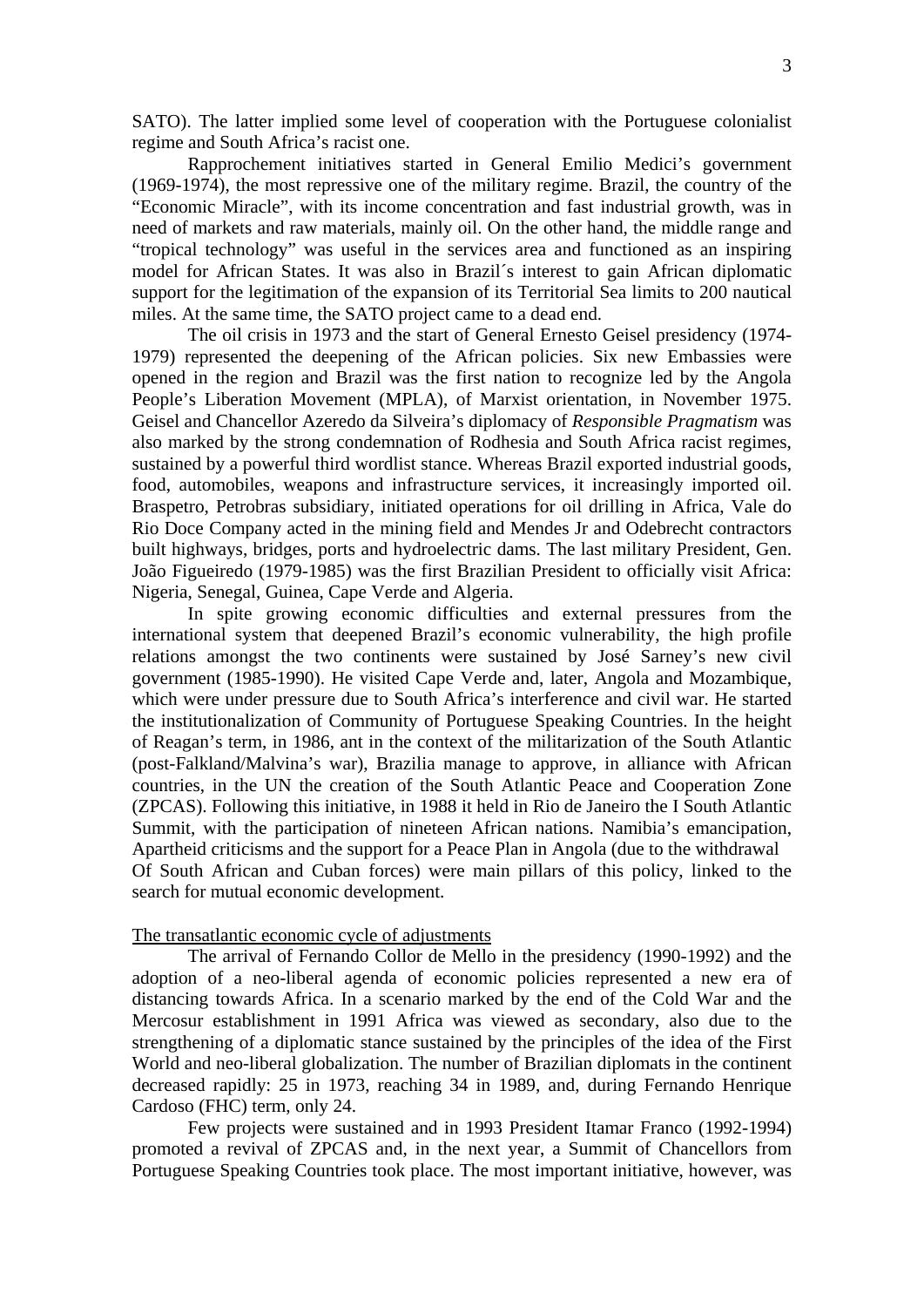the bilateral and multilateral support (through the UN) to the peace and reconstruction process of some of the continent's nations, in particular Angola.

 Africa's place in Brazil´s international relations agenda was also kept at bay during Cardoso government (1995-2002), but some important actions and few changes could be felt during his second mandate. These actions and changes would be improved in quality by Lula´s following administration. From 1995 on, the Brazilian Army actively participated in UN peacekeeping missions in Angola and other nations. In 1996, President Cardoso visited Angola and South Africa which led to cooperation agreements in several areas and in 1998 Mandela came to Brazil. This visit indicated that the new South Africa was emerging as a relevant partner for Brazil. In 2000, Pretoria signed a framework agreement with Mercosur. At the same time cooperation in the field of public policies was growing steadily since Brazil begin its fight for breaking the patents of AIDS drugs, a disease of epidemic proportions in the Southern part of Africa.

When Cardoso started to criticize the "asymmetric globalization", in the context of the Real Plan crisis, a greater convergence in world diplomatic affairs and in multilateral forums (in particular economic ones) started to be perceived. Furthermore, it is worth mentioning that since late 1980s a growing presence of Brazilian television (mainly soap operas) in Africa can be noticed, as well as of Pentecostal churches<sup>2</sup>. In a less positive fashion, there was an increase of smuggling networks, drug and arms trafficking and money laundry from both sides. Cultural and security trends have become usual in these relations in the South Atlantic. Brazil, in addition, is also receiving refugees and immigrants from the Africa continent.

## Lula and the multidimensional era of cooperation

1

 The start of Lula´s presidency in 2003 opened up a new chapter in Brazil´s-Africa relations, represented by the combination of a new stance towards the international order and social domestic reform. The fight against poverty adopted concrete programs as "Fome Zero" (No hunger!) and "affirmative action policies" in order to better integrate afro-descendants in the advances of Brazilian society. One of those initiatives was the incentive for the ascension of candidates of African origin in the diplomatic staff.

 In the educational field, PEC was enlarged and started to also encompass graduate studies, supported by Brazilian scholarships and stressing the cooperation in scientific research and exchange of professors. In Africa, courses are being held and a great number of seminars are conducted in both sides of the Atlantic in order to deepen mutual knowledge. One of those efforts was the International Conference of African Scholars and Diaspora that took place in Salvador, Bahia, in July 2006. Therefore, Africa was seen as the most important experiment of South-South cooperation, also accompanied by an increase in bilateral trade. 52% of all Brazilian technical cooperation actions is taking place in Africa.

 Whereas opposing parties accuse the government of "wasting money in a continent without future", Brazilian enterprises are gaining spaces, strengthening their presence, mainly Petrobras. Whereas Chinese and, most recently, Indian actions are orientated by economic goals, in spite of their help in infrastructural works, and the North American presence is focused on geopolitics and security issues, Brazil´s agenda of cooperation brings new elements, added to the clear material purposes ones. Despite

 $2$  In South Africa, only, there are over 300 temples from Igreja Universal do Reino de Deus, where Brazilian preachers are even able to tell jokes in zulu, and this trend is even stronger in Portuguese speaking countries.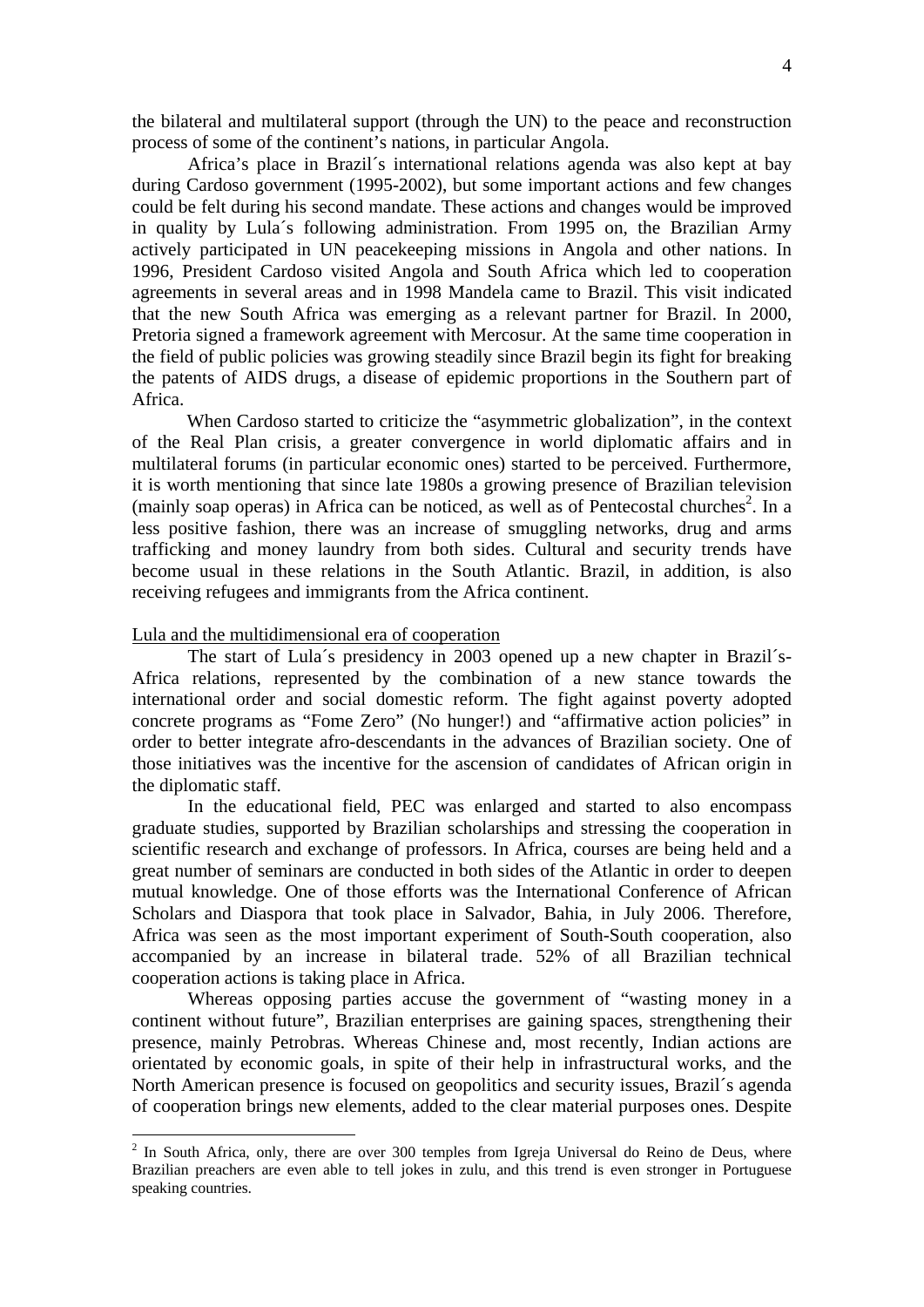this obvious material interests, Brazil had forgive foreign debt of many African countries, at the same time giving new loans.

From 2003 on, there is a substantial turn in the Brazilian external policy, aiming at the establishment of alliances with partners from within the South-South range of relations and stressing the importance of the African continent to Brazil's strategy of international insertion. A clear sign of that is the high level of diplomatic investments in the continent, which has promoted several visits to the African nations, establishing a good deal of cooperation agreements, in a variety of matters - ever since Lula's first mandate he'd been to the continent 8 times, having visited 20 countries, and some of them more than once. The President has even made a declaration quite similar to a former Janio Quadros' one, by saying that "Brazil has a moral and ethic compromise with the African continent".

This turn in the Brazilian foreign policy is thus justified, in one hand, for the government's better understanding of the importance of turning to the African continent to enlarge the country's international significance in the global balance of power, as a strategy of international insertion, fulfilling its aspirations as a medium size power. On the other hand, by the African Renaissance, since Africa has been gaining a new relevance in the international scenery, led, in great part, by the valorization of the commodities exported by the African Nations and by the Chinese growing investments in the region– aimed to fulfill its huge demand for raw material implicit in the Chinese great economic expansion in the last years.

#### The Portuguese speaking countries and South Atlantic strayegy

In this sense, it's important to recognize the potential of some of these agreements for further arrangements on the multilateral stance, such as the Community of Portuguese Speaking Countries (CPSC), the South Atlantic Peace and Cooperation Zone (ZPCAS), the India-Brazil-South Africa Summits (IBSA) – also known as G-3 – and the Africa-South America Summits. It is important for Brazil take advantage of the potential of the Community of Portuguese Speaking Countries (CPSC).

Those countries are a priority to Itamaraty<sup>3</sup> as member of CPSC, bringing together a population of 240 million people in four of the five continents. Portugal, East Timor, Guinea-Bissau, Cape Verde, São Tome and Principe, Mozambique and Angola try, through the Brazilian cooperation, to reach improvements in security, business, health and education areas. Since the first year of Lula administration São Tomé and Príncipe, Cape Verde Mozambique and Angola have received the visit of the Brazilian President, some of them more than once. In the meetings, was discussed the possibilities of investment in several areas of industry and commerce.

Both CPSC and ZPCAS were created in previous governments, and both are currently still not developed to its full potential. For instance, they offer a mechanism to unite groups of nations that, around specific and general themes, are able to promote common goals in global forums. Furthermore, it's important to notice that the CPSC and the ZPCAS have a major potential as intersection locus among the different on going integration processes in the South Atlantic region, specially favoring the exchange between Mercosul, the Southern African Development Community (SADC) and the Economic Community of West African States (ECOWAS).

An initiative that remounts to Sarney government, in 1986, ZPCAS have lately been overcoming a stagnation period and going through a revitalization process that started in the Luanda Ministerial Summit, in 2007. The main outcome of the meeting

1

<sup>&</sup>lt;sup>3</sup> The Palace of the Brazilian Ministry of Foreign Relations.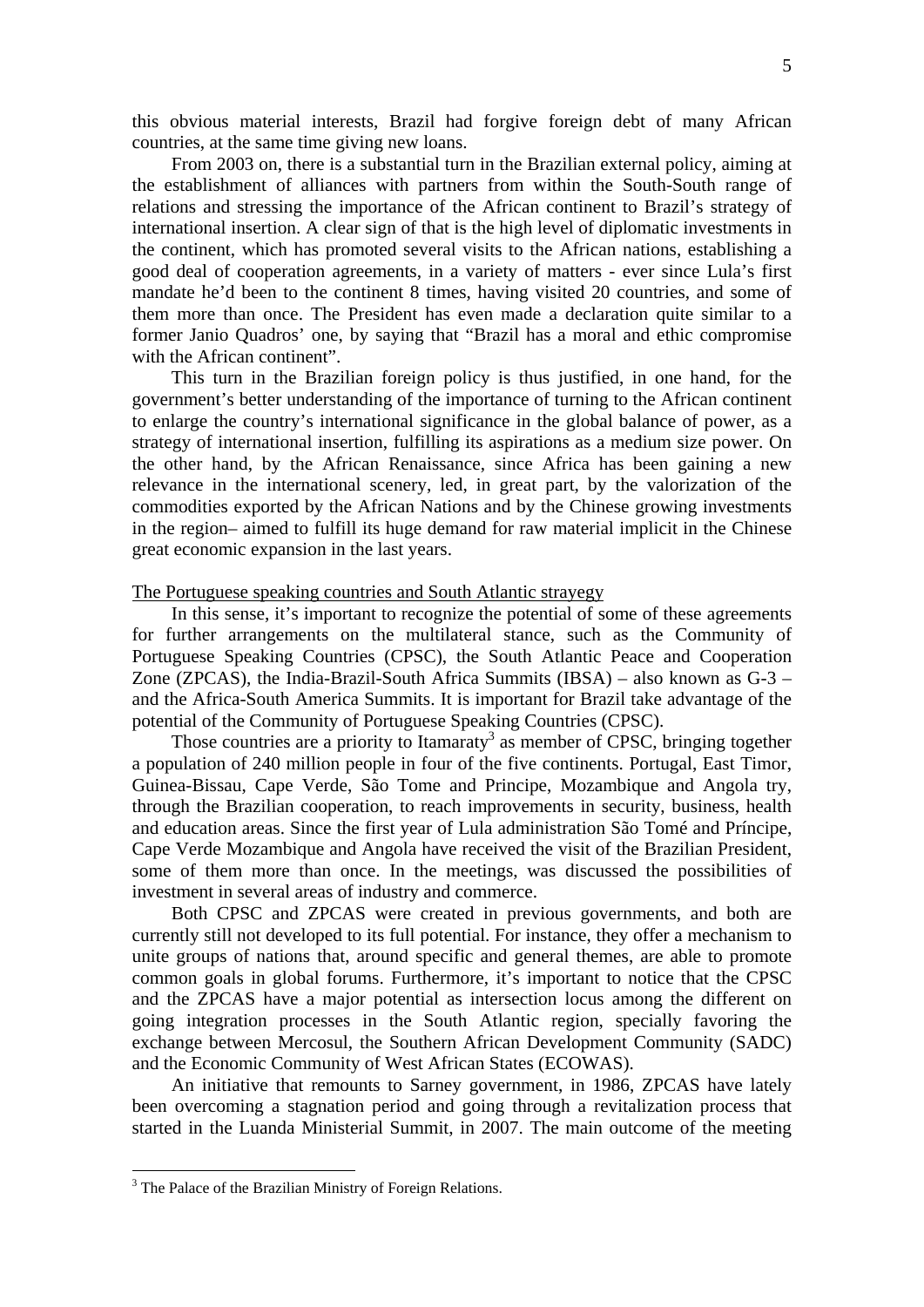was the Luanda Plan of Action, which points out a myriad of areas in which the efforts for cooperation could be strengthened. That was followed by the creation of Work Groups for economic cooperation – which is currently coordinated by Brazil -, operations for peace keeping, environmental issues, and fight against transnational illicit activities. The next Ministerial Summit is expected to take place in Montevideo, Uruguay, in 2009.

The majority of the traditional and the recently discovered Brazilian oil reserves is off-shore (as well as in Africa). At the same time, trade with Asia is routed mainly trough South Atlantic and Indian Ocean. Thus, security and sovereignty in the region is a very sensitive and strategic subject to Brazil. The US initiatives on "securitization" (militarization) of the area, like the recent recreation of the  $4<sup>th</sup>$  Fleet in South Atlantic is a matter of concern.

Also originated from a Brazilian initiative – the foundation of the Portuguese Language International Institute (IILP) - the CPSC was one of the most important pillars of Brazil's African policy ever since its creation, in 1996. That mechanism was very utilized by Lula government to deepen its relations with the African continent, impelled by cultural and historical bounds. In 2008 Brazilian government established an African University in Northeast of the country, in the city of Redenção, the first to liberate the slaves in late  $19<sup>th</sup>$  Century. Half the students will be Africans and the fields of specialization will be defined by the African countries.

The president has visited some of the member countries more than once, usually accompanied by groups of businessmen that are encouraged to invest in the continent. For instance, these visits have worked as a great impulse for several important initiatives, such as the creation of Brazilian technical teaching centers, through Senai's cooperation (Service or National Industry), the disposal of electronic urns for the Guinea-Bissau poll (postponed due to a military coup) and the establishment of an antiretroviral medicine industry aimed at the combat of the HIV epidemics, mainly in the African continent.

## The IBSA Dialog Forum and Africa-South America Summit

The reconsideration of Brazil's status as an emerging power amongst the developing countries, a goal that were neglected during Cardoso government, also becomes evident in the current diplomacy towards multilateral diplomatic initiatives. That can be clearly noticed in Brazil's efforts to create and develop IBSA (India-Brazil-South Africa Dialog Forum) and ASA (Africa-South America Summit); initiatives that are starting concrete actions in many fields, are very fruitful in the sense of strengthening South-South cooperation.

IBSA trilateral Forum, also known as G-3, was created aiming the coordination and cooperation among the three emerging countries – India, Brazil and South Africa – in the international and trilateral scope, based on their economic, political and cultural synergies, as well as in their common interests and ambitions towards the international order - specially related to the Doha Round, in the WTO scope, to the United Nation reforms and to the construction of a New Economic Order. And even though it is often criticized, it is attracting much attention, not only by the simple fact that its leaders keep annual meetings.

Work groups are also very active in develop actions on health, science & technology, security, trade and transport, investment and a diplomacy focus on the political potential of the group in contribute to build a multipolar world and to improve a multilateral order. In the IIIth IBSA Forum, held in New Delhi, in October 2008, the main leaders of the three countries reaffirmed their political will in the scope of South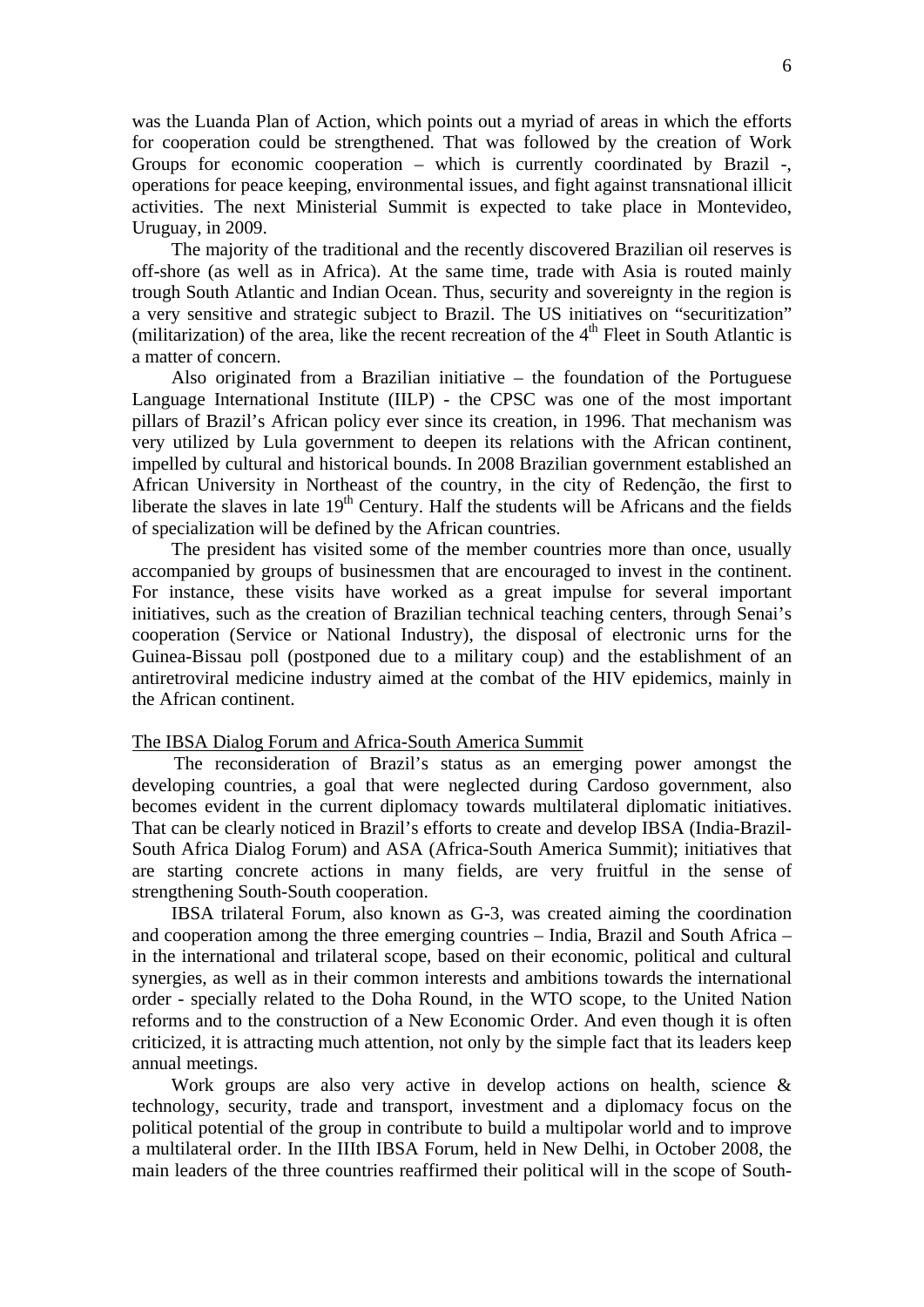South cooperation, reinterring their need to act together in a context of international crisis and criticizing the Northern countries for their abusive financial system and disregard to the developing countries. In that sense, IBSA also presents itself as a very relevant mechanism of approximation with South Africa - which have always been its main economic partner in the continent – as well as with the other African nations.

On the other hand, the I Africa–South America Summit (ASA), that was held in Nigeria, in 2006, was another initiative proposed by Lula government, representing a great opportunity to improve the relations with Africa in a South-South basis. The Summit resulted in the Abuja Declaration, ASA's main document, in which the signatory countries recognize the need to intensify cooperation within the group as an alternative pressure force face the unequal economic international order. The Summit also created an executive organ, ASACOF, whose activities will be coordinated by Nigeria, in the African side, and Brazil in the South American side – the two countries that have been leading the efforts towards the new multilateral mechanism and that presided the I Summit. Like IBSA, it embraces a wide range of themes, from cooperation in multilateral forums to strategic partnerships in a variety of fields - such as governance, rural development, trade and investment, infrastructure, amongst others. Its second summit will take place in Venezuela in May 2009.

### Multilateral Forums

Taking into account this international scenery, it has also been relevant the relations between Brazil and the African continent in global forums, noticeably in the scope of the UN and of the G-20. In these occasions Lula has been clearly stating, ever since the beginning of its government, its disposition to unite with the developing world to generate changes in the international order. In the economical stance, its main common claim is the end of agricultural subsidies and protectionist barriers from the Northern countries, criticizing the asymmetric globalization; whereas in the political stance the main union factor is the matter of the UN reform, specially considering Brazil and South Africa's ambitions to gain a chair in the Security Council.

By instance, in September 2008, in a meeting of the UN General Assembly, President Lula argued the potential importance of biofuels production as a developmental opportunity for the African nations as well as condemned the commercial barriers that have been preventing the continent's agricultural development, reiterating that the African issue is one of the top priorities in Brazil's foreign policy. Whereas in the last G-20 Summit, held in London, in April 2009, Brazil and South Africa presented similar views on the currently financial crisis, stressing that a global response is required to mitigate its impact and prevent its contagion to emerging markets and developing countries, in particular Africa. In part their united voices were successful, accomplishing a pledge of \$100 billion in aid for developing countries and the promise of increasing voice to developing countries in economic decision-making.

## Trade and Investment

Considering the commercial relations between Brazil and Africa, there has been a clear trade expansion since the first year of Lula government. In fact, in 2003 this flow corresponded to an amount of only US\$ 2,4 billions, whereas in 2006, at the end of Lula's firs term, the flow increased to US\$7,5 billions, with the underlined participation of Brazil's greatest economic partners in the African continent: Angola, South Africa and Nigeria – which represented then 48% of the Brazilian exports to the continent. In 2008 that flow increased on average 36,4% from 2006, reaching the amount of US\$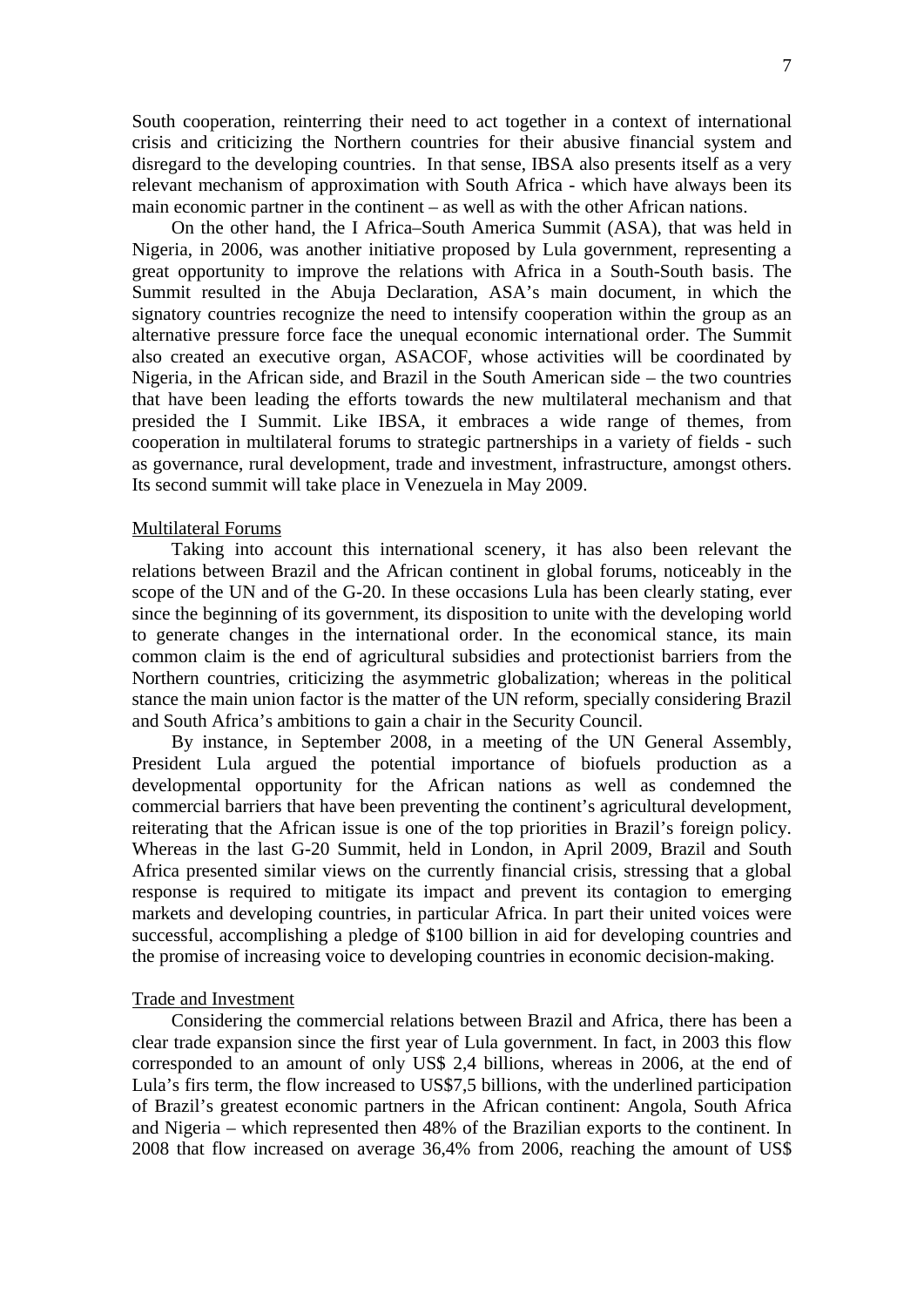10,2 billions. In 2008 the commercial flow with the African continent was five times bigger than it had been in 2002, at the end of Cardoso's second term.

The Brazilian companies also have played a very significant role throughout Lula government, in order to strengthen the ties with the African nations, being substantially favored by the presidential diplomacy in that sense. A good sign of that is the increasing of entrepreneurial missions during Lula government, having resulted in the growing number of Brazilian companies - especially those that export services that have been driven to the consecution of projects in the African continent. Amongst these initiatives by the Brazilian business community, it's worthy to stress the active presence of Companhia Vale do Rio Doce, of Petrobras and of Odebrecht.

Vale, world's second-largest mining company, has earned the rights to exploit the coal complex of Moatize, located Northern of Mozambique. It have launched, in the beginning of 2009, a \$1.3 billion coal mining project for the complex, intending to build a plant that expected produce 11 million tones of coal a year, to be exported to Brazil, Europe, Asia and the Middle East. In total, the project is expected to generate 8.5 million tonnes of metallurgical coal, which is used for the production of steel. It will also produce 2.5 million tonnes of thermal coal, which is used for electricity generation, every year. To accomplish such a project, Vale will also count with the works of other 20 Brazilian companies, enlarging the dimension of the project for bilateral relations.

It is estimated that this initiative will turn Mozambique into the continent's secondlargest coal producer, only behind South Africa. Besides generating on average 3 thousand jobs for the local community in the building stage and more 1,5 thousand when it starts to operate, it could also improve the country's situation in the international trade, since Mozambique is traditionally an agricultural country.

Nevertheless, this is not Vale's only investment in Africa. In March 2009, Vale has announced the creation of a join venture with the African Rainbow Minerals Limited (ARM) aimed at enlarging the strategic options for growth in the African copper belt. In addition, the company is also present in Angola, in Guinea, and in South Africa (where it has its main office in Africa), having opened a new office in the Democratic Republic of Congo (DRC), in October 2008.

On the other hand, Petrobras, world leader in off-shore oil drilling technology, has been present in Africa ever since the 1970s. In Angola, the company's oldest branch in Africa, it counts on six active blocs for exploitation and production, intending to punch eleven new wells until 2011. In Nigeria, where it is active since 1998, several investments were made in 2008 to enlarge the company's participation in the country – since it is one of the world's largest oil producers. Furthermore, it's remarkable that throughout the Lula government, Petrobras has expanded its actions and investments to four other countries: Tanzania (2004), Libya (2005), Mozambique (2006), and Senegal (2007). It's also relevant to mention that the agreement Petrobras has with Empresa Nacional de Hidrocarbonetos (ENH), Mozambique state company, also contemplates research and production of biofuels – initiative that has been fully encouraged by the Brazilian government in its promotion of the "revolution of biofuels".

In Angola, for instance, the political cooperation, mainly through the CPSC, has been enormously favoring the commercial bilateral relations and the Brazilian investments in the country. During Lula government, the credit lines have been extended towards Angola in order to allow the conclusion of the Capanda Hydroelectric Plant – which was built by the Brazilian company Odebrecht -, as well as to encourage the exports of cars and the hiring of new projects in the fields of infra-structure, sanitation and agriculture. Having presented economic growth of approximately 16%, on average 10% of Angola's GNP (US\$ 91 billions) correspond to Brazilian companies,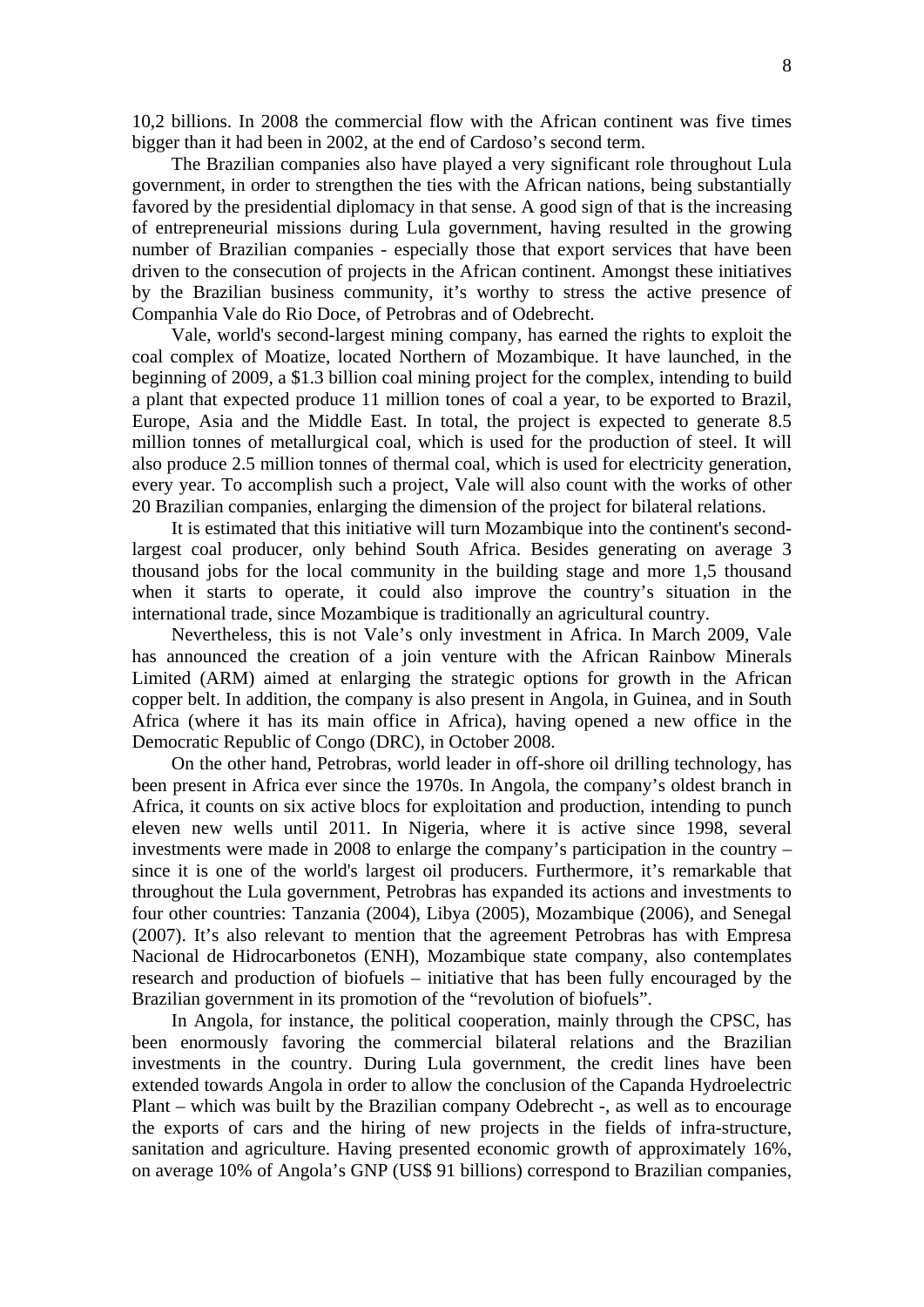especially from the service sector, besides credit lines approved by National Economic and Social Development Bank (BNDES) to finance the buying of Brazilian equipment for infrastructure and developmental enterprises in the country.

To have a better idea of the major growth in the commercial partnership with Angola it's important to attempt to the fact that, in 2003, the flow of Brazilian exports to the country was of mere US\$ 235 millions, whereas in 2008 that flow has been elevated to US\$ 1,9 billions – even exceeding the amount of exports to South Africa and to Nigeria, which used to be Brazil's main economic partners in the continent. In 2008, the main Brazilian companies active in Angola, besides Odebrecht, were Petrobras, Costa Negócios e Tecnologia and Volvo from Brazil – all of them having exported to the country over US\$50 million.

In November 2007, Brazil and China announced that they would distribute free for all the African continent images from the Sino-Brazilian Earth Resources Satellite (CBERS). The announcement, done by the Brazilian delegation in Cape Town, during the fourth meeting of the Group on Earth Observation (GEO), had intended to contribute to increasing the capacity of the governments and organizations in Africa in use of satellite images to monitor natural disasters, deforestations, drought, and desertification, threats to agricultural production and to food security and sirs to public health. In addition to providing high quality images, Brazil has also committed to the provision of software for processing images and other tools of interpretation, as well as the training of African users.

# Brazil-South Africa partnership

It is also important to stress the role that South Africa has been playing in Brazil's policy towards African nations. A traditional economic partner in Africa, the country concentrated 90% of Brazil's trade in the continent at the half of the  $20<sup>th</sup>$  century. Besides the political rapprochement after the break down of the *Apartheid* regime, its economic growth and its rising position as an emerging regional power has contributed to a substantial increase of connections with the country. As Africa's larger economy not only for its size, but also for being the main access to the distribution of goods to the rest of the continent - the country represents a great potential market for Brazilian exports and a privileged connection to the continent. Following South Africa's economic growth in the recent years (on average 5% in 2008), the demand for Brazilian products has been increasing and, consequently, Brazilian exports have grown in 32,27% from 2004 to 2005, reaching the amount of US\$ 1,37 billions.

Plus, in 2008 that flow was expanded even more, reaching US\$ 1,7 billion, being 28% bigger than in 2005. It's quite noticeable the composition of these exports, taking into account that only 12,7% were basic products while 4,8% were semi manufactured goods and 82,4% corresponded to manufactured goods, what reinforces the Brazilian tendency of becoming an exporter of capital and technology. Some of the most promising market sectors are machinery, equipments, medical supplies, plastics, electronics, IT and food (specially meet), as indicated in Brazil's business mission, in 2006, leaded by the Brazilian Trade and Investment Promotion Agency (Apex). On the other hand, Brazil also benefits from the dynamic mineral production in South Africa, importing a wide range of mineral goods from the country - which is considered the world's largest producer of platinum, chromium and gold – among other products, having imported a total of US\$ 772 millions of South African products.

The economic relations between the two countries are also fundamental in the IBSA context, which has contributed to strengthen the trilateral commercial ties, taking into account that it reached an amount of US\$10 billions in 2007, on its way to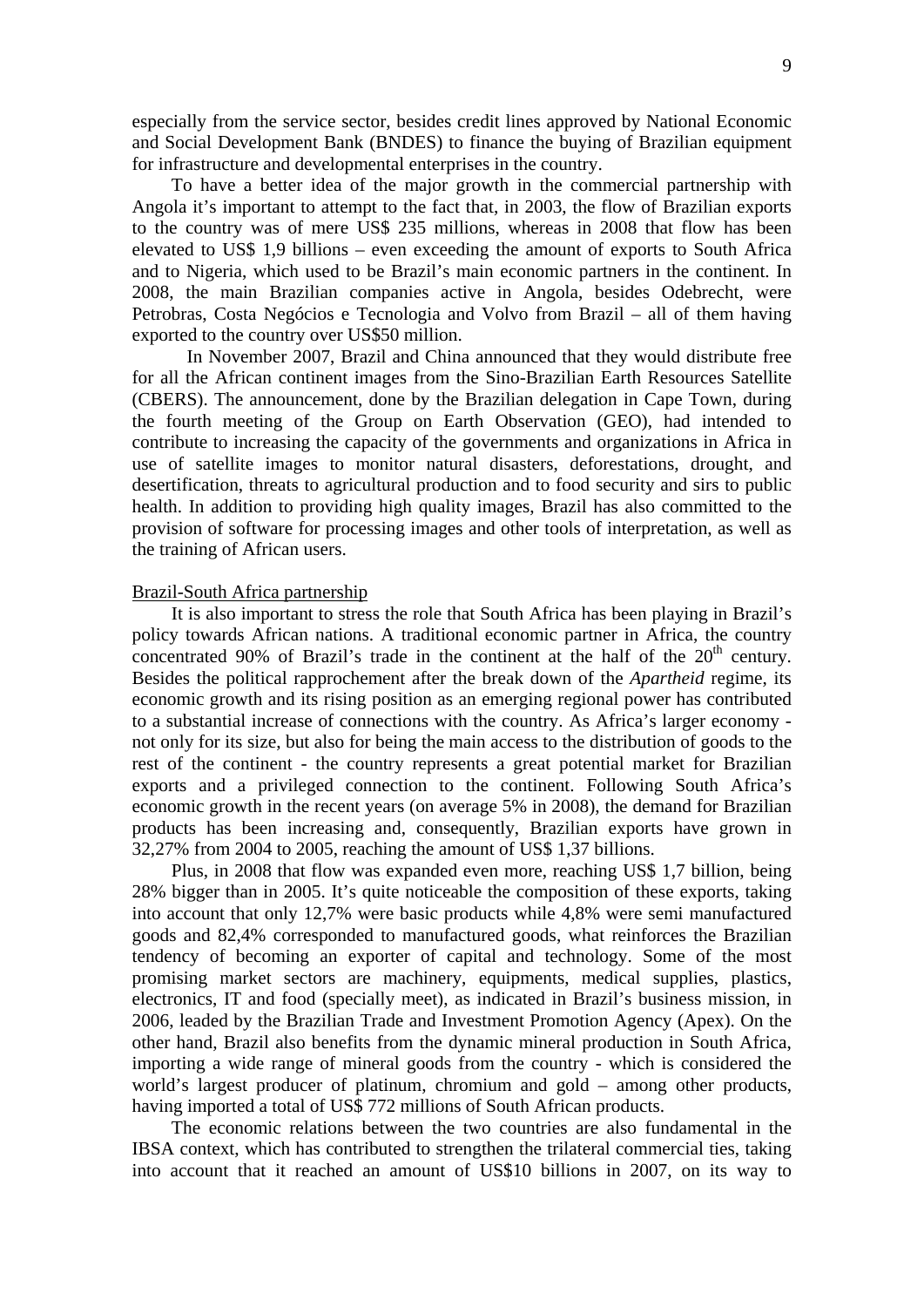accomplish the goal of US\$15 billions by the year of 2010. In that sense, the G-3 has been representing a great opportunity to explore synergies among its members, increasing the investment as well as the trade flow. By instance, in April 2009, in Lesotho, on the occasion of Lula's most recent trip to the African continent, the Southern African Customs Union (SACU)'s member states – which are Botswana, Lesotho, Namibia, South Africa and Swaziland – have signed the Preferential Trade Agreement with Mercosur.

The treaty had already been signed by the Mercosur member states during its latest summit, in Brazil, in December 2008 and it constitutes one of the few extra-regional commercial agreements signed by the South American economic bloc. The main purpose of the agreement is to facilitate the access to markets from both regional groups in order to increase the commercial flows as well as the investment flows for both sides. The agreement has also a very fundamental strategic role as a practical basis for future negotiations on a Free Trade Agreement between the blocs and, furthermore, it could even serve as a basis to a future trilateral FTA between IBSA members

Nevertheless, without disregard to the major role that Itamaraty has been playing in the promotion of Brazilian business enterprises in Africa, the articulation between the diplomatic and the business sectors are still not developed to its full potential. By instance, one of the main constraints to increase Brazilian investments in Africa are related to the lack of information on that continent real economic and political dimension, which is often underestimated by a good deal of companies – to overcome this situation, by presenting the existing opportunities in Africa to the Brazilian businessmen, is one of Itamaraty's main goals in order to tighten the economic link with the African continent.

# Other fields of interaction

In the scope of exchange of information and technology, the Senai organization - a complex of professional education aimed at the generation and diffusion of knowledge applicable to industrial development - also represents a very important supporting element in the current Brazilian foreign policy. The first teaching center installed in Africa was located in Angola, within the CPSC scope. Currently, this institution, as well as Brazilian Cooperation Agency (ABC), carries out expressive works in the implementation of projects of technical cooperation, not only in Angola, but also in Cape Verde and Guinea-Bissau, with an announced expansion, expected to happen in 2009, to Mozambique and São Tome and Principe – noticeably all members of the CPSC. At the same time it should be underlined that important science  $\&$  technology joint projects are been implemented in bilateral and multilateral terms and trough IBSA.

At last, another aspect that should be underlined about the recent Brazilian presence in Africa is the cultural influences, specially related to the spread of evangelical churches throughout the continent – mainly in Portuguese speaking countries and South Africa. That is reflected by the expansion of some of the Brazilian main missionary expeditions, such as the World Missions of the Batiste Congregation – active in 15 Africa nations, from Egypt to South Africa - and the MIAF group (Mission for the Interior of Africa) – active in 13 nations. Furthermore, the Igreja Universal do Reino de Deus has an impressive number of temples settled in the African continent spread over 25 countries, having over 300 churches in South Africa only.

#### Conclusion

If all these developments are only political discourse (prestige diplomacy) and economic interest ("soft imperialism") or an association between two peripheries in the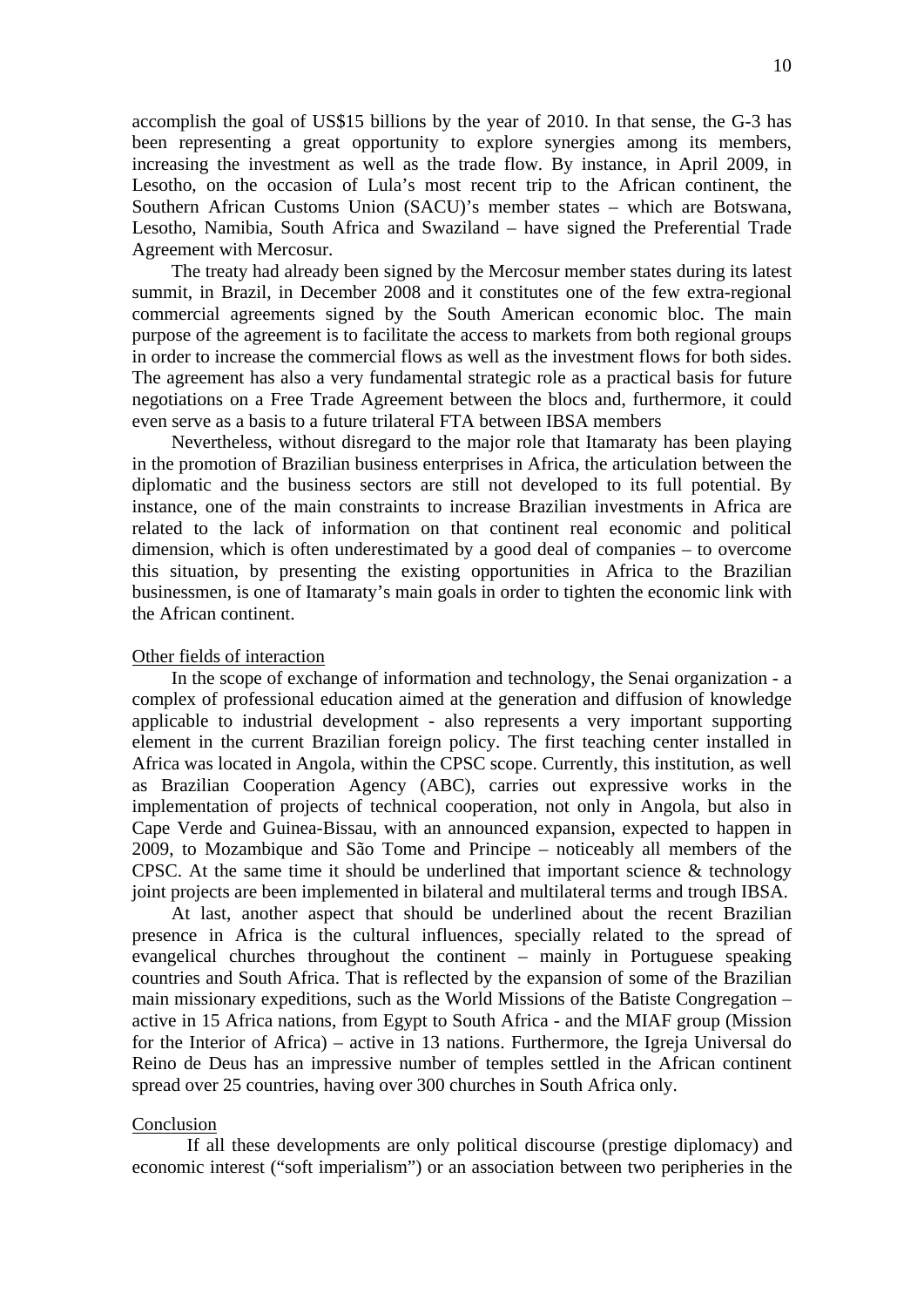pursuit of socio-economic development (southern solidarity) only time will tell. It is a process on the way, with many actors involved and claming different objectives. The African governments, for their part, must overcome the conduct of assistance and help, created during the Cold War period and made more severe during the "lost decade", and intensify its integration processes, under the challenging impact of the globalization. Overcoming some aspects of the colonial legacy, mainly the fragmentation of the countries, observed in the configuration of small and unviable states, is an urgent necessity. At the same time, they have to deepen their ties of cooperation in an independent foreign perspective, reversing the marginalization of the continent.

Brazil, on the other hand, is a *mestizo* country, not a "racial democracy" or a multicultural nation. Miscegenation doesn't mean whitening, but mixture, something that has to do with a culture that ignores certain differences and feel tremendous attraction for others. We are composing a culture itself, where the African element has a decisive contribution and that must be recognized, and the social inequalities, that penalize the majority of black people, must be eliminated. And yet among too many injustices, we have an enormous tolerance that should be a model to a world of intolerance.

Much beyond the commercial aspect, Brazil could be an important partner for the African continent if it could overcome some internal political, economic and social obstacles. Africa, in turn, may also be helpful for Brazil, not only in economic aspects, but also political and cultural ones. As a developing nation on the Third World, there is always the First World temptation of Brazilian elites, who see the country as "white, western and Christian". In addition a part receiving African students, Brazil should also send students and tourists for Africa, what would contribute to the development of our identity. Finally, the tension between a transoceanic cooperation focused on the North Atlantic (deriving from the history of capitalism) and another dedicated to the South Atlantic (based on South American integration, in association with Africa and in South-South cooperation) is a fundamental contradiction. In this context, the Brazil-Africa relations are crucial for themselves overcome.

North Atlantic integration is already done and many analysts focus on the rising of the Pacific Ocean region. What about South Atlantic an Indian Ocean? Here, it is possible to understand the rationale behind IBSA strategy and Brazil-Africa relations. Of course, there is empirical evidence of Brazilian diplomacy attempt to project influence worldwide trough African cooperation (prestige diplomacy), a not new initiative. But it is important for both sides, because bilateral links and multilateral common action is vital to upgrade African countries international capabilities to balance not only the old European/North American asymmetrical challenges and opportunities, but the new Chinese/Indian ones. It is a pre condition to African social and economic development.

At the same time, as a capitalist country, Brazilian business community wants to make profit where it is possible, especially in the new markets ("soft imperialism"). However, historical experience shows that only political will and a rhetorical solidarity are insufficient without been economic links solid established. Recent political developments show, by the other hand, that African governments are becoming more pro active in defense of their interests. And Brazil is not in a power position capable to impose something that Africans do not want.

It is evident that the present government has a comprehensive approach on South-South Cooperation and tries to propose a new shape to the International System. It is not the case only to ask a new kind of treatment from more powerful partners, but to do the same in relation to the less developed partners. This is coherent to Lula's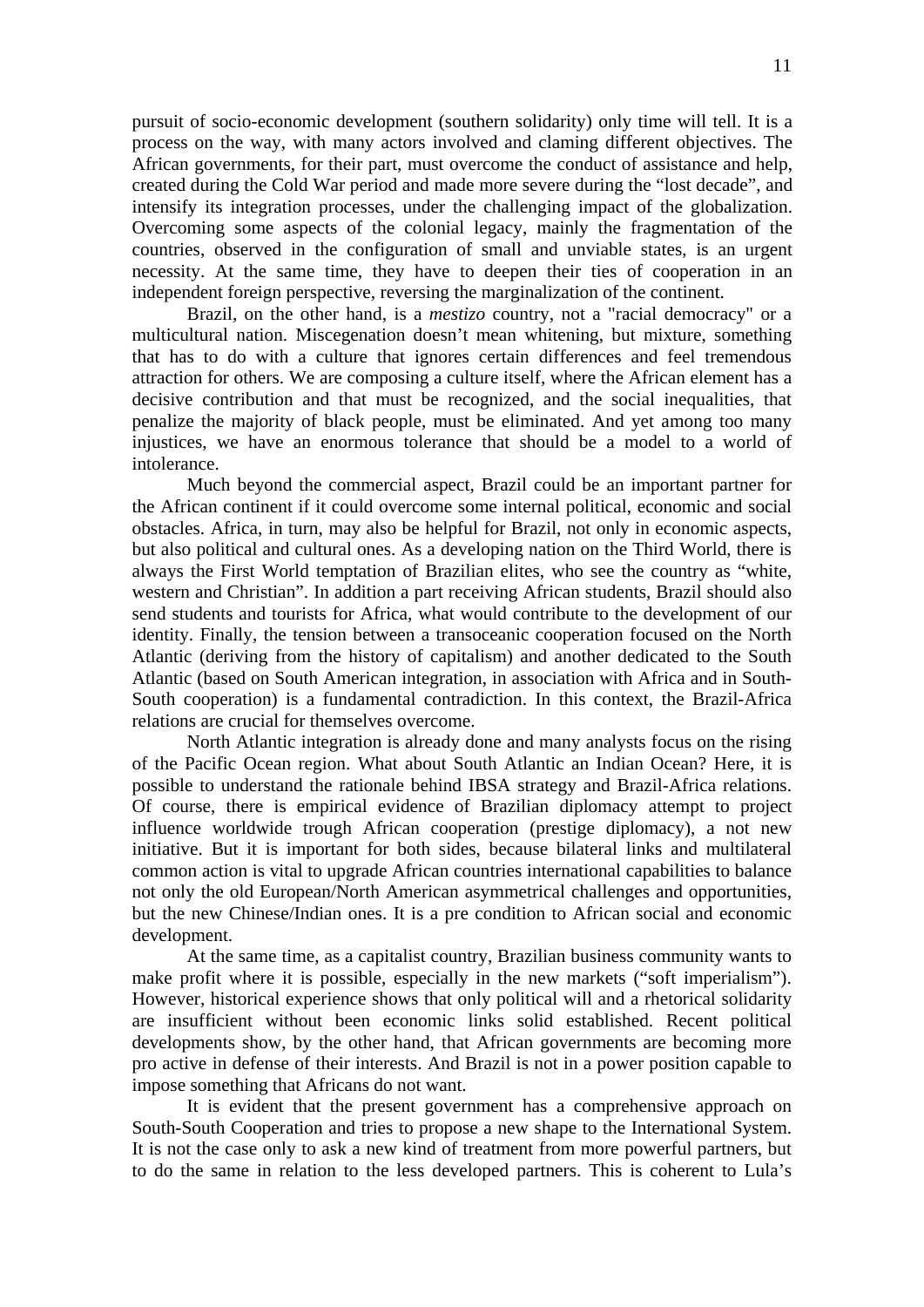political and social program. It is nothing to do with the old fashion third-worldist strategy of the seventies, a coalition against the North. Post Cold War scenario and globalization produced a new international environment. Brazil needs more strong partners in way to build a multi-polar and multilateral world order.

Finally, Brazil-Africa relations gains even more significance in the current context of world financial crisis, in which developing countries are threatened by the decreasing on commodities prices and diminishing flow of external investments. It is, therefore, a critical moment to the partnerships to the African countries accomplished during Lula government, in which there is a potential either for an even closer connection between them or a rupture in that policy approach that could even threat the evolution made so far. For what Lula has been expressing in the most recent forums – as in the III IBSA Summit, G-20 and UN General Assembly – he seems to be interested in the first option, tending to maintain, or even stress, the main lines of his foreign policy by making diplomatic efforts in order to deepen Brazil's relations with the underdeveloped nations.

(April 10, 2009)

# **REFERÊNCIAS**

COELHO, Pedro, e MENDONÇA, Helio de (Orgs.). *Relações Brasil-África: um colóquio.* Brasília: Ministério das Relações Exteriores, 2002.

COELHO, Pedro, e SARAIVA, Flávio (Orgs.). *Fórum Brasil-África: política, cooperação e comercio.*  Brasília: IBRI, / FUNAG, 2004.

*Resenha de Política Exterior do Brasil.* 2003 a 2006. Brasília: Ministério das Relações Exteriores.

RODRIGUES, José Honório. *Brasil e África: outro horizonte*. Rio de Janeiro: Civilização Brasileira, 1964.

SARAIVA, José Flávio. *O lugar da África: a dimensão atlântica da política exterior brasileira (de 1946 a nossos dias).* Brasília: Ed. da UnB, 1996.

VISENTINI, Paulo, RIBEIRO, Luiz, e PEREIRA, Analúcia. *Breve História da África.* Porto Alegre: Leitura XXI, 2008.

References:

AMORIM, Celso. *O Brasil e o "renascimento africano".* São Paulo: Folha de São Paulo, 2003.

COELHO, Pedro, e MENDONÇA, Helio de (Orgs.). *Relações Brasil-África: um colóquio.* Brasília: Ministério das Relações Exteriores, 2002.

- COELHO, Pedro, e SARAIVA, Flávio (Orgs.). *Fórum Brasil-África: política, cooperação e comercio.*  Brasília: IBRI, / FUNAG, 2004.
- RODRIGUES, José Honório. *Brasil e África: outro horizonte*. Rio de Janeiro: Civilização Brasileira, 1964.

RIBEIRO, Cláudio Oliveira. *Relações Político-Comerciais Brasil-África (1985-2006).* São Paulo, 2007.

- RIZZI, Camila R. A *Política Externa Brasileira para a África: estabelecimento e aprofundamento das relações (1975-1990).* Porto Alegre: NERINT, 2005.
- SARAIVA, José Flávio. *O lugar da África: a dimensão atlântica da política exterior brasileira (de 1946 a nossos dias).* Brasília: Ed. da UnB, 1996.

\_\_\_\_\_\_\_\_\_\_. *Política Exterior do Governo Lula: o desafio africano.* Brasília: Revista Brasileira de Política internacional, 2002.

SOUZA, Isabela Gláucia de. *O Estigma da energia nuclear na defesa nacional: a ZPCAS e a Declaração de Luanda de 2007.* Rio de Janeiro, 2007.

VISENTINI, Paulo e PEREIRA, Analúcia. *The African Policy of Lula's Government.* Porto Alegre: NERINT, 2007.

Brazilian mining company Vale has launched a \$1.3bn (£908.5m) coal mining project in Mozambique. Available at: http://news.bbc.co.uk/2/hi/business/7967809.stm Accessed in: April 4th, 2009.